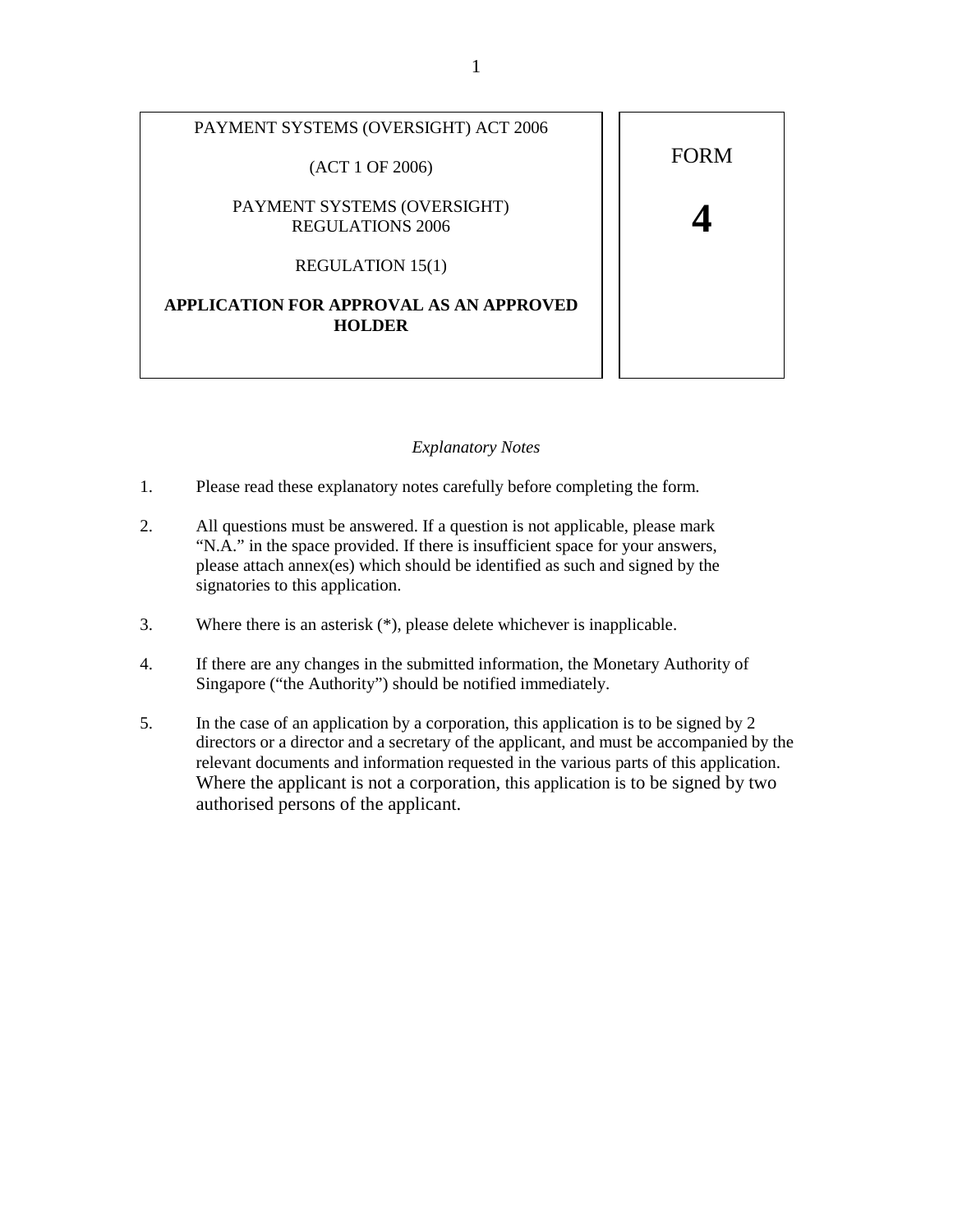# I. NAME OF APPLICANT

Application is hereby made for approval under Section 34(1) of the Payment Systems (Oversight) Act 2006 (Act 1 of 2006) as an approved holder.

# II. INFORMATION ON APPLICANT

- 1. Provide the following corporate information:
	- (*a*) address, telephone number and facsimile number of the principal place at which the business of the applicant is/is to be\* carried on:
	- (*b*) e-mail address and URL of the applicant's internet web page (if applicable):
	- (*c*) form of corporation (e.g. incorporated; publicly listed/privately held, etc.):
	- (*d)* date and place of incorporation/establishment:
	- *(e)* attach an organisation chart showing the key officers and employees of the applicant, and their reporting lines.
	- (*f*) attach an organisation chart showing the applicant and its relationships with its related corporation(s).

## III. ABOUT THE STORED VALUE FACILITY

1. Date of launch of stored value facility: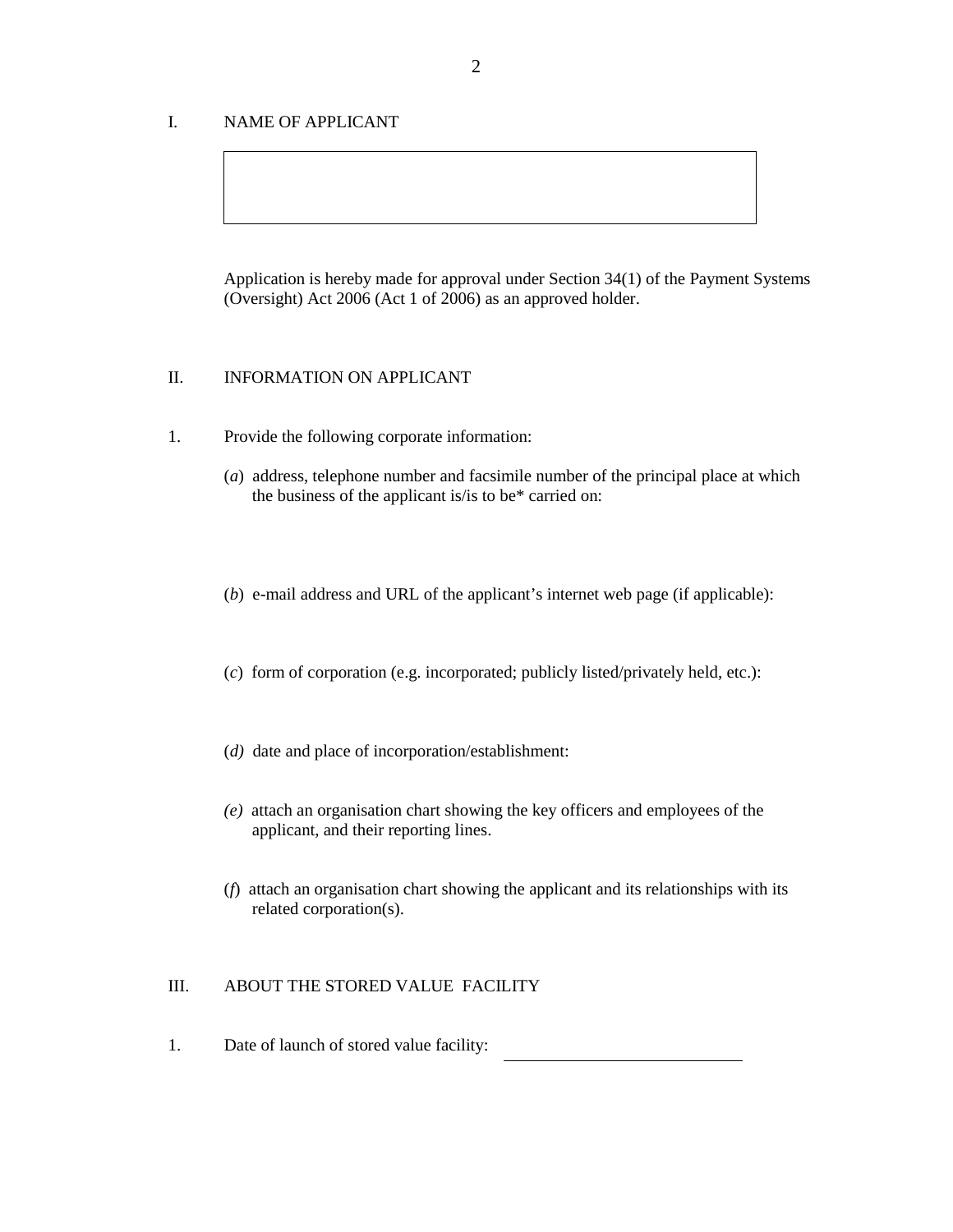Proposed bank who undertakes to be fully liable for stored value of the stored value facility:

Total stored value of stored value facility:

- 2. Provide relevant information on the applicant's business plans and operations, including information such as ---
	- (*a*) detailed information on the proposed widely accepted stored value facility;
	- (*b*) the applicant's operations with respect to the projected volume and value of transactions that would be conducted using the applicant's widely accepted stored value facility;
	- (*c)* any other relevant information which may help in processing this application.
- 3. If applicable, provide the name of any person (other than the applicant) that will be involved in managing or operating material aspects of the applicant's operations on behalf of the applicant. Provide a description of the role and responsibilities of each person to which the applicant has delegated or outsourced its operations.
- 4. Give an outline of the applicant's plans with regard to the operation and expansion of its business in Singapore and abroad (if applicable) over the next 3 to 5 years.
- 5. If applicable, provide description(s) of the applicant's business(es), other than the operation of the proposed widely accepted stored value facility.
- 6. Attach certified true copies of the most recent auditor's report, audited balance-sheet, and audited profit and loss account, by whatever name called.